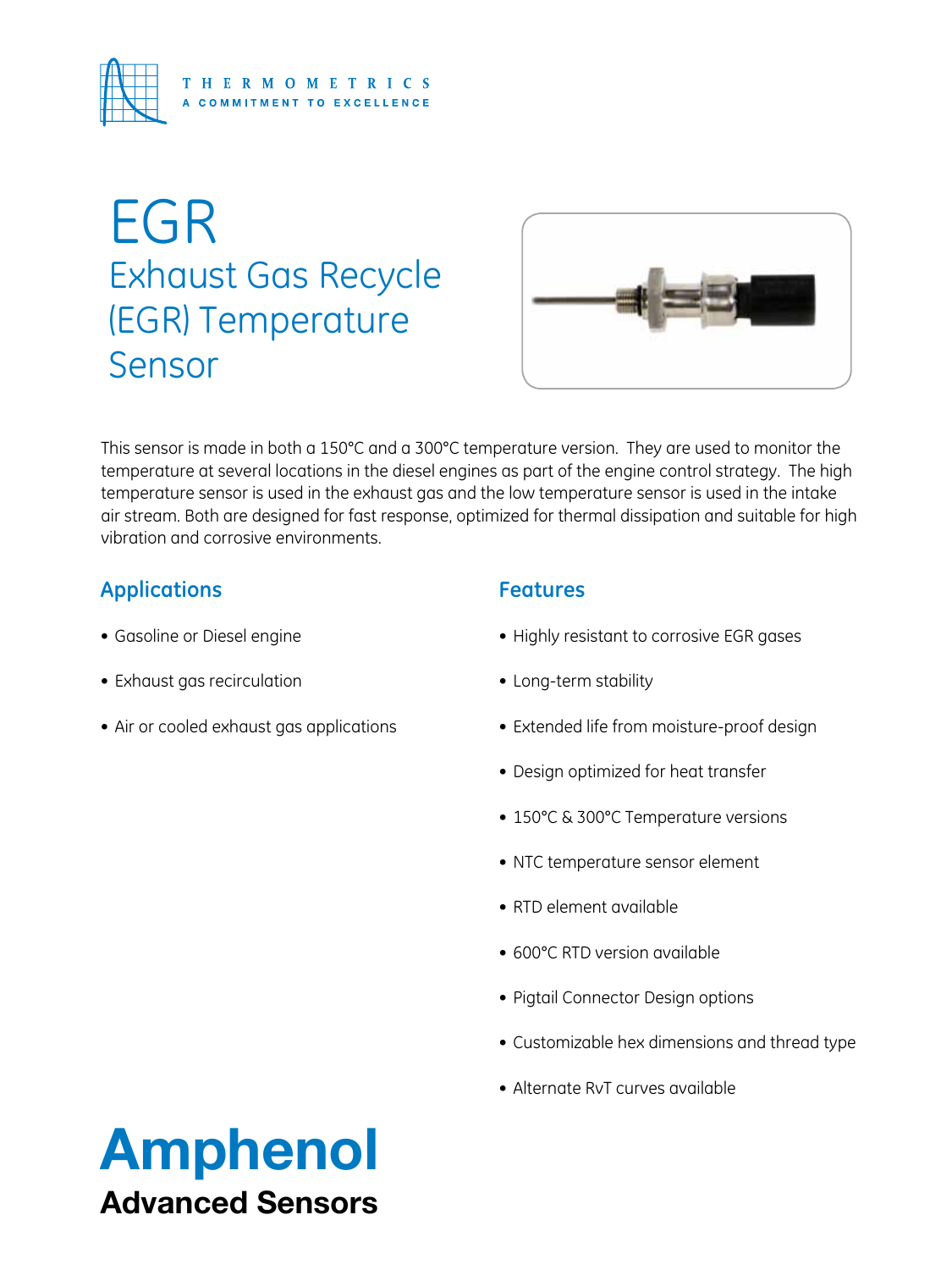# Exhaust Gas Recycle (EGR) Temperature Sensor NTC

# **150°C Sensor**



### **300°C Sensor**

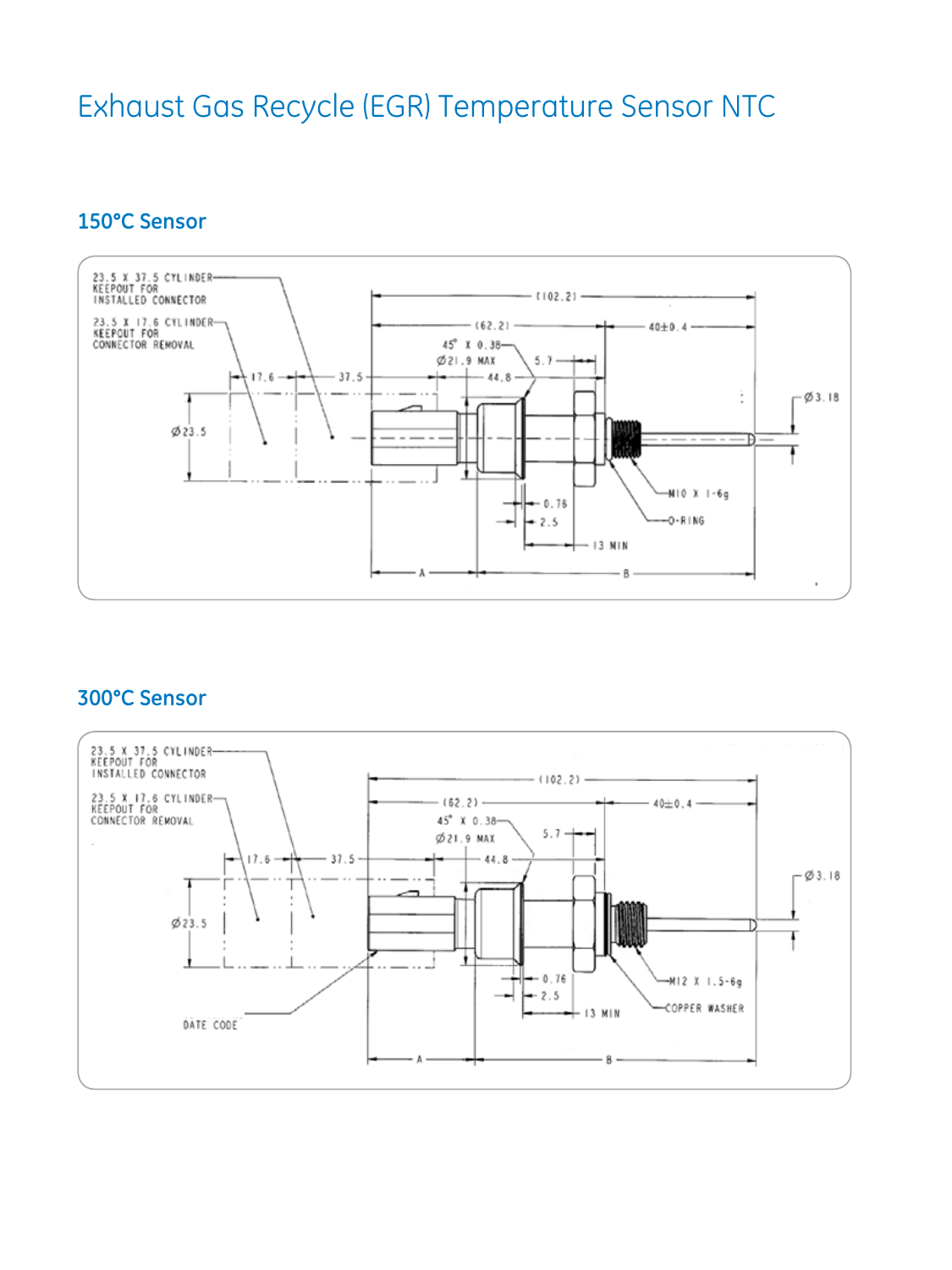# **150°C Sensor (NTC = NDS7606 Trimmed)**

Temperature/Resistance

| <b>Temperature</b><br>C <sub>1</sub> | <b>Nominal</b><br>(ohms) | <b>Accuracy</b><br>$\%$ | Low   | <b>High</b> |
|--------------------------------------|--------------------------|-------------------------|-------|-------------|
| $-40$                                | 90950                    | 3.00%                   | 88222 | 93679       |
| $-20$                                | 29126                    | 2.60%                   | 28369 | 29883       |
| 0                                    | 9795                     | 2.20%                   | 9580  | 10010       |
| 25                                   | 3000                     | 1.90%                   | 2943  | 3057        |
| 60                                   | 745.4                    | 1.49%                   | 734.3 | 756.5       |
| 85                                   | 321.7                    | 1.23%                   | 317.7 | 325.7       |
| 100                                  | 204                      | 1.00%                   | 202.0 | 206.0       |
| 125                                  | 102.5                    | 1.30%                   | 101.2 | 103.8       |
| 150                                  | 55.59                    | 1.40%                   | 54.8  | 56.4        |



# **300°C Sensor (Type PT2)**

Temperature/Resistance Characteristics

| <b>Temperature</b><br>(C) | <b>Nominal</b><br>(ohms) | <b>Accuracy</b><br>% | Low     | <b>High</b> |
|---------------------------|--------------------------|----------------------|---------|-------------|
| -40                       | 1724483                  | 7.7%                 | 1591698 | 1857268     |
| $-20$                     | 487371                   | 6.2%                 | 457154  | 517588      |
| 0                         | 162213                   | 5.9%                 | 152642  | 171784      |
| 25                        | 49120                    | 3.7%                 | 47303   | 50937       |
| 60                        | 12140                    | 2.3%                 | 11861   | 12419       |
| 85                        | 5213                     | 1.5%                 | 5135    | 5291        |
| 100                       | 3300                     | 1.0%                 | 3267    | 3333        |
| 125                       | 1653                     | 1.7%                 | 1625    | 1681        |
| 150                       | 892.8                    | 2.3%                 | 872.3   | 913.3       |
| 175                       | 514.2                    | 2.8%                 | 499.8   | 528.6       |
| 200                       | 312.8                    | 3.3%                 | 302.5   | 323.1       |
| 225                       | 198.5                    | 3.7%                 | 191.2   | 205.8       |
| 250                       | 132.8                    | 4.1%                 | 127.4   | 138.2       |
| 275                       | 91.29                    | 4.5%                 | 87.18   | 95.40       |
| 300                       | 64.87                    | 4.8%                 | 61.76   | 67.98       |



*R/T Curve 300°C Sensor*

## **150°C and 300°C RTD sensor :**

- Temperature / Resistance Characteristics
- PT100 Class B RTD per DIN EN 60751
- Resistance =  $100$  ohms @ 0 $^{\circ}$ C
- • Accuracy for the entire temperature range:  $[per\, DIN\, EN\, 60751] = \pm 0.30 + 0.005*|T|$  where  $|T|$  = absolute value of temperature, in  $^{\circ}C$



*PT100 RTD Curve*